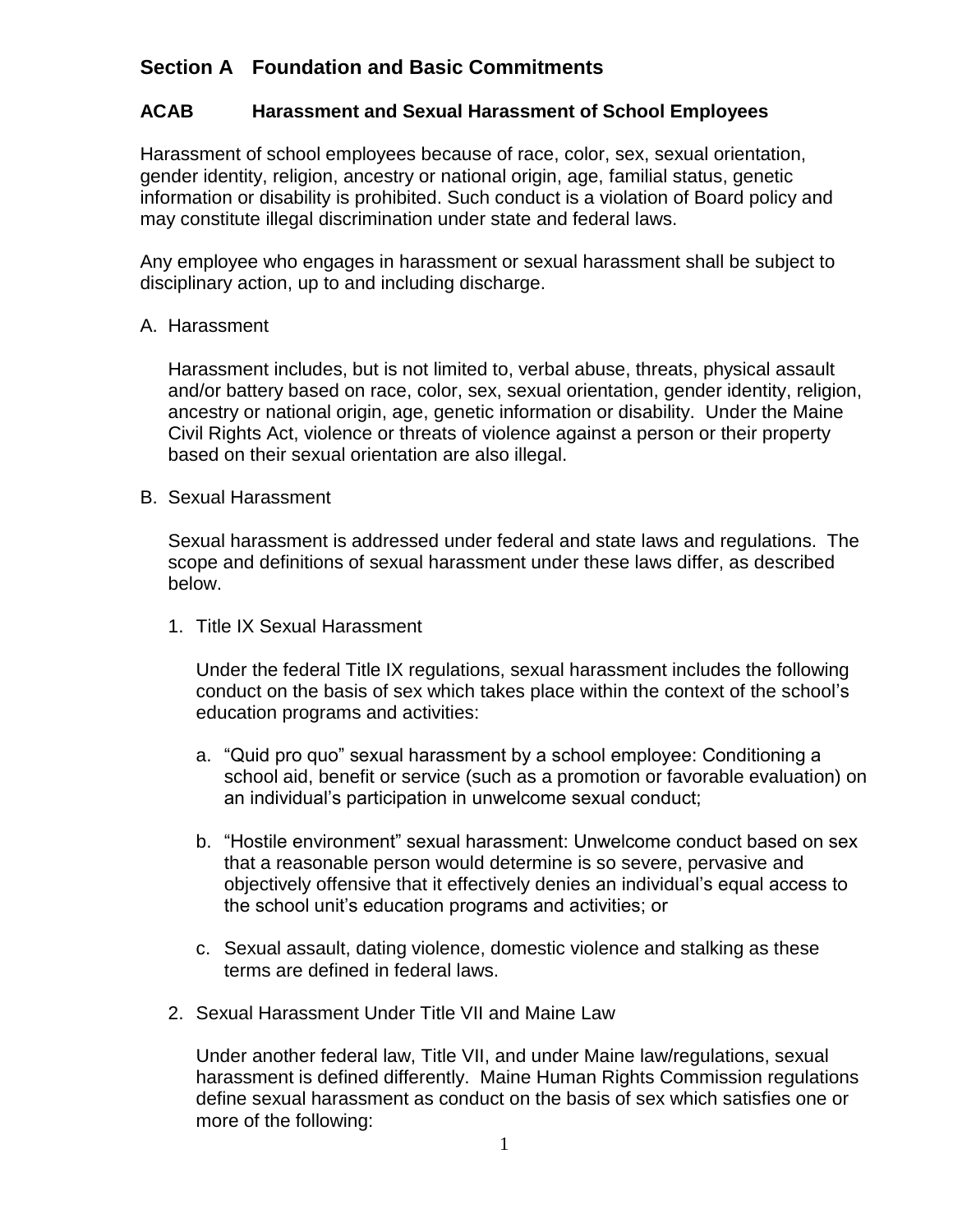- a. Submission to such conduct is made either explicitly or implicitly a term or condition of an individual's employment;
- b. Submission to or rejection of such conduct by an employee is used as the basis for employment decisions affecting the employee; or
- c. Such conduct has the purpose or effect of unreasonably interfering with an individual's work performance or creating an intimidating, hostile or offensive working environment.
- C. Reports and Complaints of Harassment or Sexual Harassment

Any employee who believes they have been harassed or sexually harassed is encouraged to make a report to the Affirmative Action Officer or Title IX Coordinator. The Affirmative Action Officer or Title IX Coordinator is also available to answer questions and provide assistance to any individual who is unsure whether harassment or sexual harassment has occurred.

All reports and complaints regarding harassment or sexual harassment of employees shall be addressed through the Employee & Third-Party Unlawful Discrimination/Harassment and Title IX Sexual Harassment Complaint Procedures (ACAB-R).

|                        | Legal References: Title IX of the Education Amendments of 1972 (20 U.S.C. § 1681 et<br>seq.); 34 C.F.R. Part 106 |
|------------------------|------------------------------------------------------------------------------------------------------------------|
|                        | Clery Act (20 U.S.C. $$1092(f)(6)(A)(v)$ - definition of sexual assault)                                         |
|                        | Violence Against Women Act (34 U.S.C. § 1092(f)(6)(A)(v) -                                                       |
|                        | definition of sexual assault; 34 U.S.C. $\S$ 12291(a)(10) –                                                      |
|                        | dating violence; 34 U.S.C. $\S$ 12291(a)(3) – definition of                                                      |
|                        | stalking; 34 U.S.C. $\S$ 12291(a)(8) – definition of domestic violence)                                          |
|                        | Title VI of the Civil Rights Act of 1964 (42 U.S.C. § 2000d)                                                     |
|                        | Americans with Disabilities Act (42 U.S.C § 12101 et seq.), as<br>amended                                        |
|                        | Section 504 of the Rehabilitation Act of 1973 (Section 504) (29<br>U.S.C. § 794 et seq.), as amended             |
|                        | Title VII of the Civil Rights Act of 1964 (42 U.S.C. § 2000e, et.<br>seq.; 29 C.F.R. § 1604.11)                  |
|                        | Age Discrimination in Employment Act (29 U.S.C. § 623 et seq.)                                                   |
|                        | Genetic Information Nondiscrimination Act of 2008 (42 U.S.C. §<br>2000ff et seq.)                                |
|                        | 5 MRS § 4551 et seq.                                                                                             |
|                        | MHRC Rule Chapter 94-348, ch. 3                                                                                  |
|                        | 26 MRS §§ 806-807                                                                                                |
| <b>Cross Reference</b> | ACAB-R- Employee Discrimination/Harassment and Title IX<br>Sexual Harassment Complaint Procedure                 |
|                        | AC - Nondiscrimination/Equal Opportunity and Affirmative Action<br>ACAD - Hazing                                 |
|                        | <b>GBGB</b> - Workplace Bullying                                                                                 |